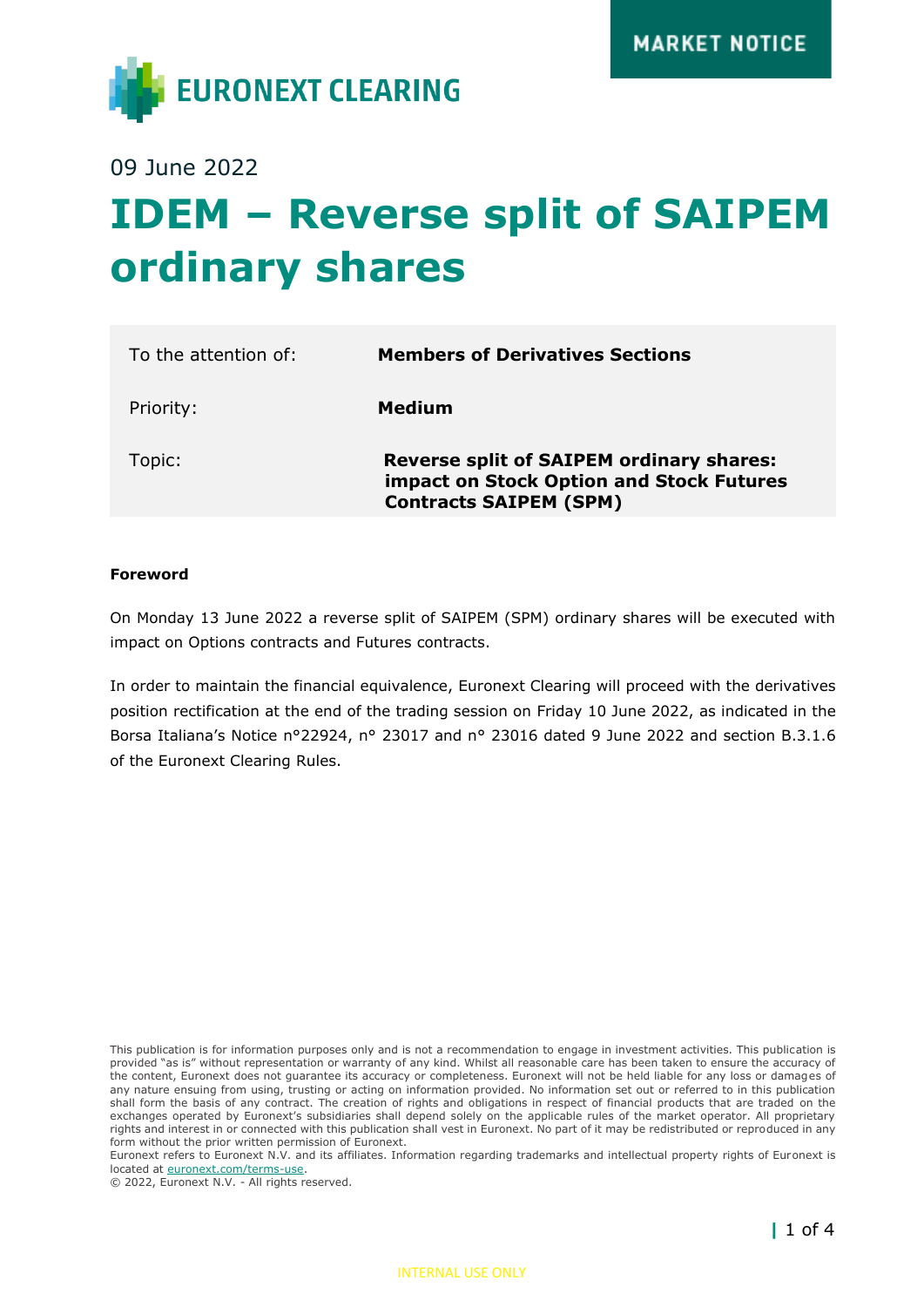

### **1. Adjustment of positions**

At close of trading day of Friday 10 June 2022 and after the night batch, open positions will be adjusted as indicated below.

#### **1.1 Options positions<sup>1</sup>**

a) The strike prices will be multiplied by the  $K^2$  coefficient diffused by Borsa Italiana, and then rounded to the fourth decimal:

Strike Price Ex = Strike Price Cum x K;

b) the number of underlying shares will be divided by the same K coefficient rounded to the unit:

*Shares Number (SPM1)* =  $210 \times \frac{1}{\nu}$ K *Shares Number (SPM2)* =  $210 \times \frac{1}{\nu}$ K

#### **1.2 Futures Positions**

a) The daily settlement prices of series will be multiplied by the K coefficient diffused by Borsa Italiana and then will be rounded to the fourth decimal:

*Price Ex = Price Cum x K.*

b) The number of underlying shares will be divided by the same K coefficient and then will be rounded to the unit:

Shares Number *(SPM1)* =  $210 \times \frac{1}{\nu}$ K

The operations connected with the adjustment that must be made to back-Office system of Members which replicate margins of Euronext Clearing are described in detail below.

\* \* \*

<sup>&</sup>lt;sup>1</sup> Positions exercised and/or assigned up to Thursday 09 June 2022 will not be adjusted. Accordingly, the delivery obligation on these positions is still referred to a quantity of 210 Ordinary Shares *Cum* for the Options SPM and SPM<sub>1</sub>.

<sup>&</sup>lt;sup>2</sup> The coefficient K according to the following formula:  $K = \frac{Old\ Shares\ Number}{Num\ Shures\ Number}$  $\frac{0.00 \text{ N} \cdot \text{m}}{$  New Shares Number  $= 10$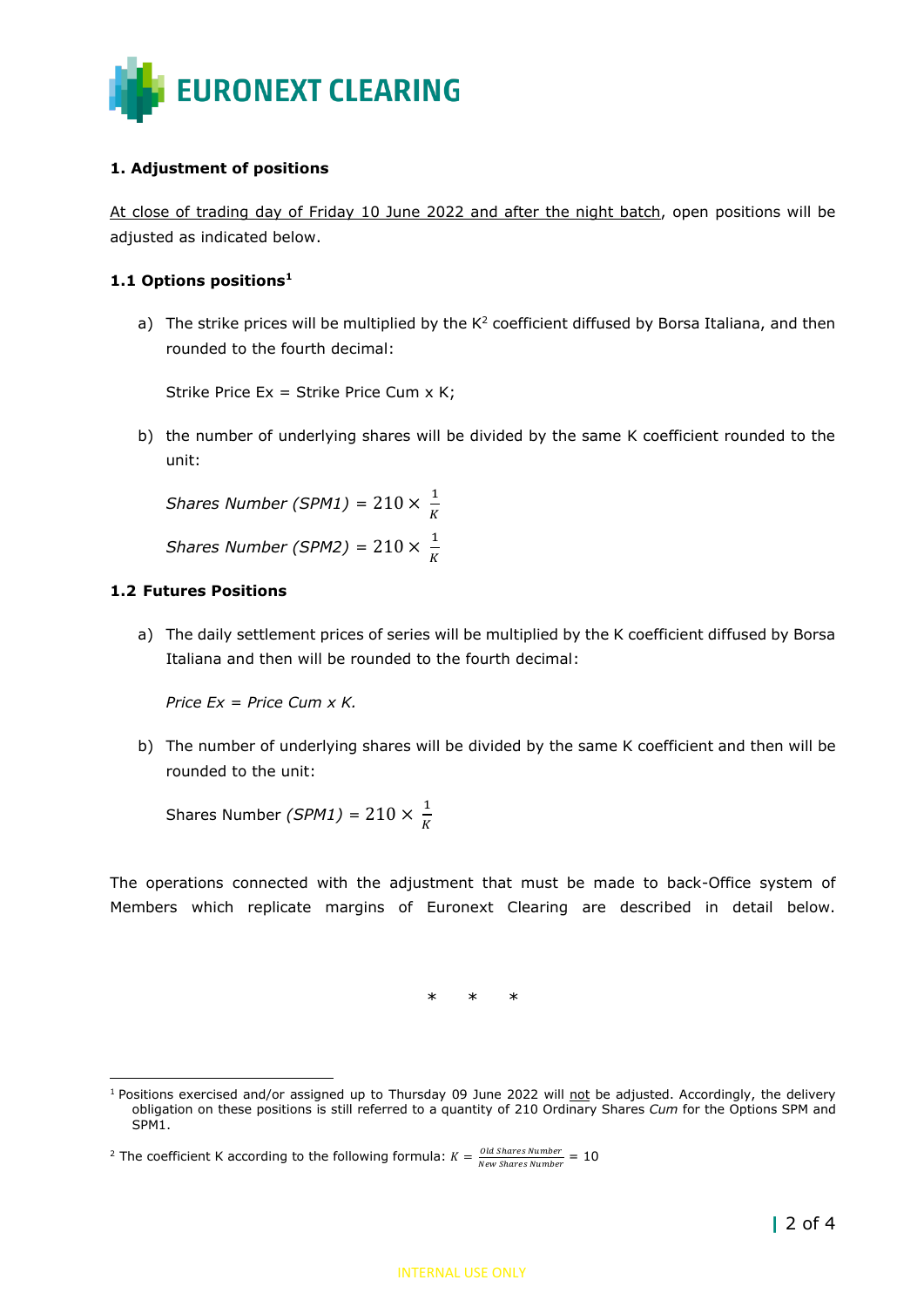

#### **2) Classification of Positions with cash and physical delivery**

Options and Futures positions will be identified in *Clearing reports* as indicated in the following table:

| Up to the last cum trading day                                              |                                                        |                               | Starting from the first ex trading day                          |                                                        |                               |                       |                         |  |  |
|-----------------------------------------------------------------------------|--------------------------------------------------------|-------------------------------|-----------------------------------------------------------------|--------------------------------------------------------|-------------------------------|-----------------------|-------------------------|--|--|
| <b>Description</b>                                                          | <b>Number of</b><br><b>Underlying</b><br><b>Shares</b> | <b>Class</b><br><b>Symbol</b> | <b>Description</b>                                              | <b>Number of</b><br><b>Underlying</b><br><b>Shares</b> | <b>Class</b><br><b>Symbol</b> | <b>Class</b><br>Group | <b>Product</b><br>Group |  |  |
| SAIPEM<br>Ordinary<br><b>Shares</b>                                         | 210                                                    | <b>SPM</b>                    | SAIPEM<br><b>Shares</b><br>Adjusted                             | 210/K                                                  | SPM1                          | <b>SPM</b>            | <b>SPM</b>              |  |  |
| SAIPEM<br>Shares<br>$2 \wedge$ Adjusted<br>(only Option)                    | 210                                                    | SPM1                          | SAIPEM<br><b>Shares</b><br>$2 \wedge$ Adjusted<br>(only Option) | 210/K                                                  | SPM <sub>2</sub>              | <b>SPM</b>            | <b>SPM</b>              |  |  |
| SAIPEM<br>Ordinary<br><b>Shares</b>                                         | 210                                                    | SPM E/A*                      | SAIPEM<br><b>Shares Cum</b>                                     | 210 cum                                                | <b>SPMA</b>                   | <b>SPMA</b>           | <b>SPM</b>              |  |  |
| SAIPEM<br>Ordinary<br>Shares                                                | 210                                                    | SPM E/A*                      | SAIPEM<br>Shares Cum                                            | 210 cum                                                | <b>SPMB</b>                   | <b>SPMB</b>           | <b>SPM</b>              |  |  |
| SAIPEM<br>Stock futures<br>cash                                             | 210                                                    | 2SPM                          | SAIPEM<br><b>Stock futures</b><br>cash Adjusted                 | 210/K                                                  | 2SPM1                         | <b>SPM</b>            | <b>SPM</b>              |  |  |
| *) Class dedicated only to options exercised or assigned up to 09 June 2022 |                                                        |                               |                                                                 |                                                        |                               |                       |                         |  |  |
|                                                                             | Series that will be generated                          |                               | SAIPEM<br>Ordinary<br><b>Shares</b>                             | 21 EX                                                  | <b>SPM</b>                    | <b>SPM</b>            | <b>SPM</b>              |  |  |

## **Old ISIN Code IT0005495616**

#### **New ISIN code IT0005495657**

21 EX 2SPM SPM SPM

SAIPEM

*Stock futures cash*